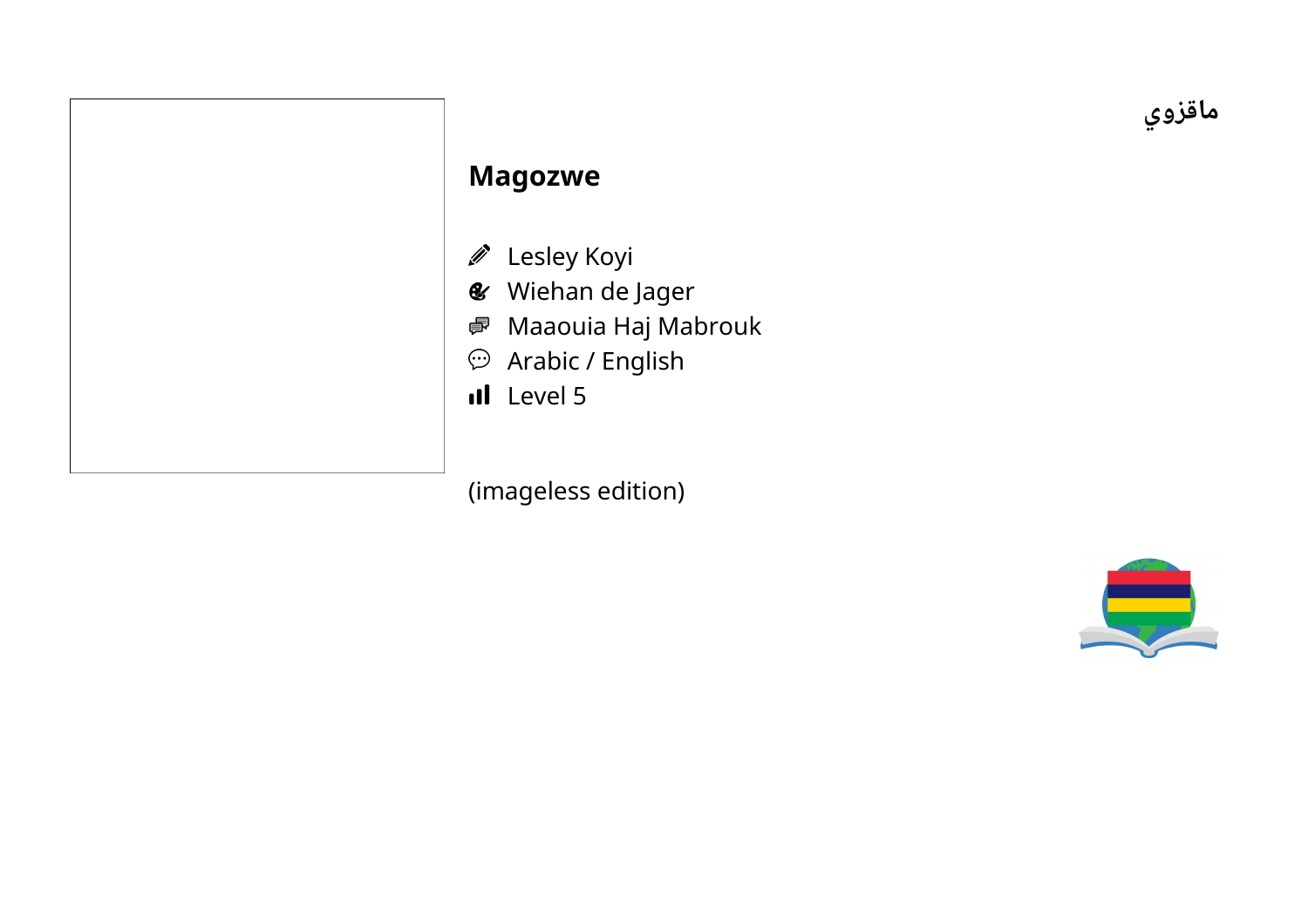في مدينة نيروبي الصاخبة، بعيداً عن الحياة العائلية ودفئها، يعيش مجموعة من الصبيان بدون مأوى. كانوا يستقبلون كل يوم كما يأتي، لا أمل لهم فيه. وفي صباح أحد الأيام، أخذ الأطفال يحزمون حصائرهم بعد النوم على الأرصفة الباردة، ثم أشعلوا ناراً مما وجدوه من قمامة لمقاومة البرد. كان ماقزوي أحد هؤلاء الصبيان وكان أصغرهم سناً.

• • •

In the busy city of Nairobi, far away from a caring life at home, lived a group of homeless boys. They welcomed each day just as it came. On one morning, the boys were packing their mats after sleeping on cold pavements. To chase away the cold they lit a fire with rubbish. Among the group of boys was Magozwe. He was the youngest.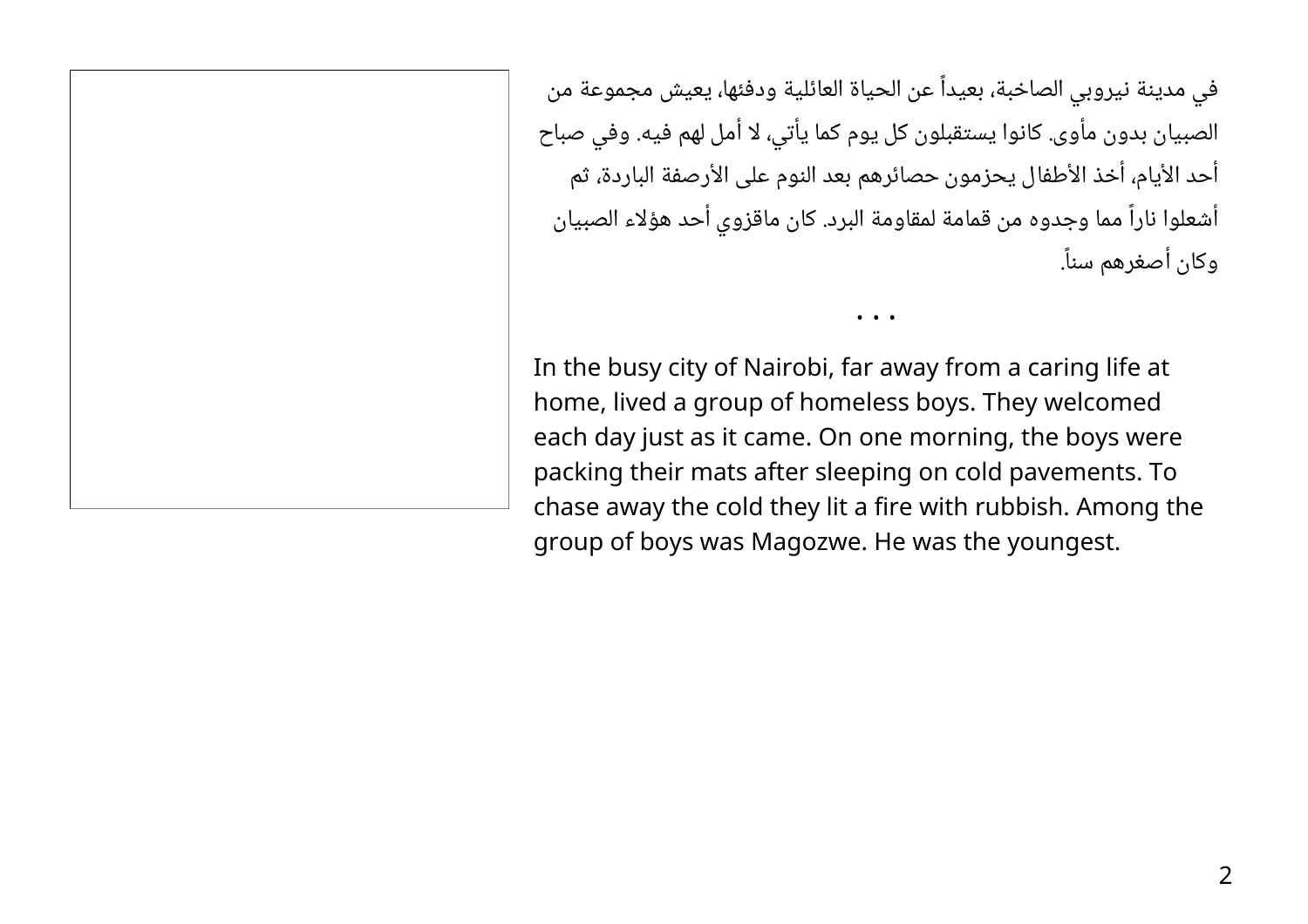كان ماقزوي يبلغ من العمر خمس سنوات عندما توفي والداه، فانتقل للعيش مع خاله. لكن هذا الرجل لم يكترث بالطفل ولم يوفر له القدر الكافي من الطعام كما كان يجبره على القيام بأعمال شاقة.

When Magozwe's parents died, he was only five years old. He went to live with his uncle. This man did not care about the child. He did not give Magozwe enough food. He made the boy do a lot of hard work.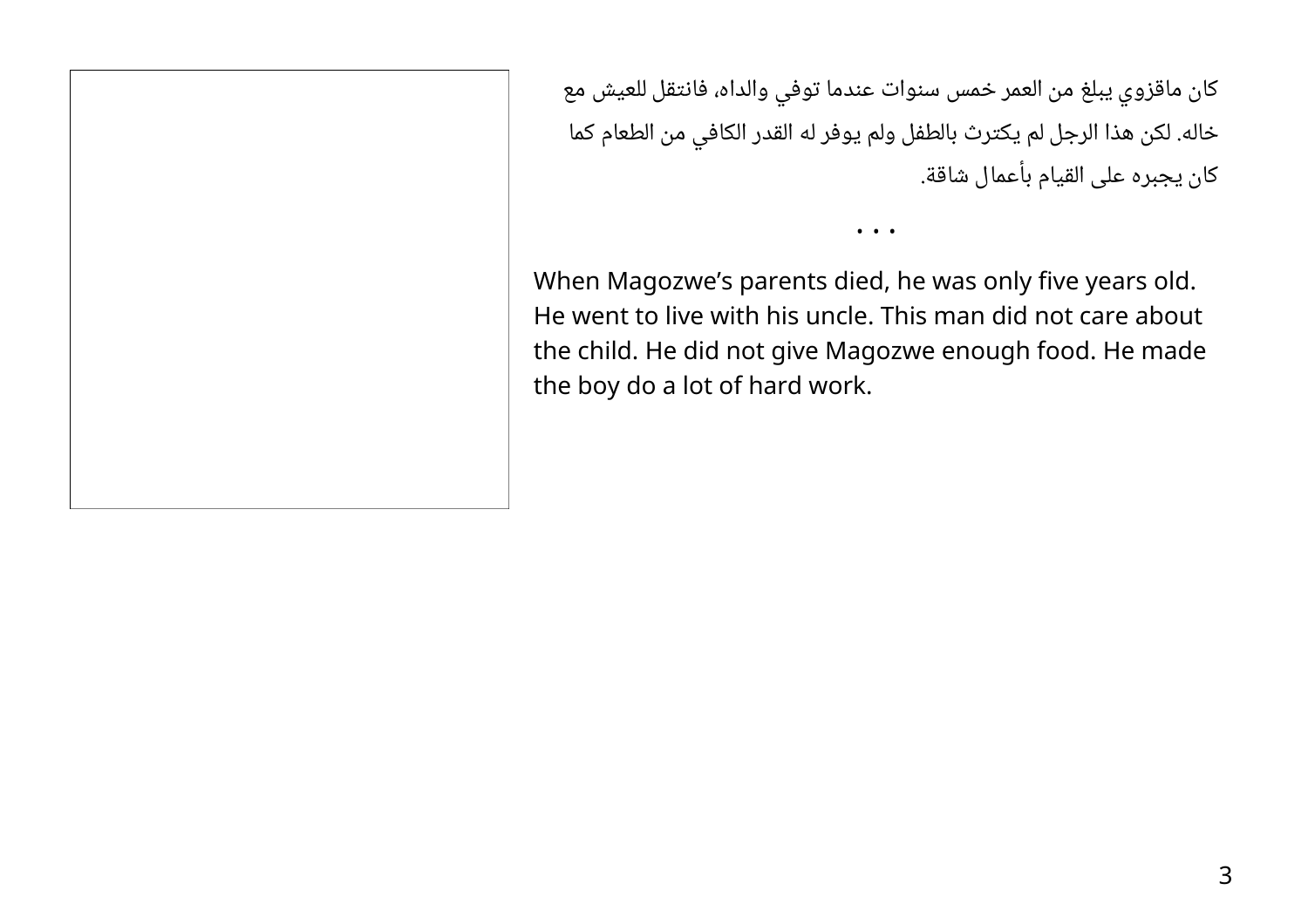وكان أيضاً يضربه كلما استفسر ماقزوي عن أمر أو تذمر من كثرة العمل. وعندما طلب ماقزوي من خاله أن يسمح له بالذهاب إلى المدرسة ضربه من جديد قائلا: "أنت غبي جدا ولن تتعلم أي شيء". وبعد ثلاث سنوات من هذه المعاملة القاسية، هرب ماقزوي من خاله وبدأ يعيش في الشارع.

If Magozwe complained or questioned, his uncle beat him. When Magozwe asked if he could go to school, his uncle beat him and said, "You're too stupid to learn anything." After three years of this treatment Magozwe ran away from his uncle. He started living on the street.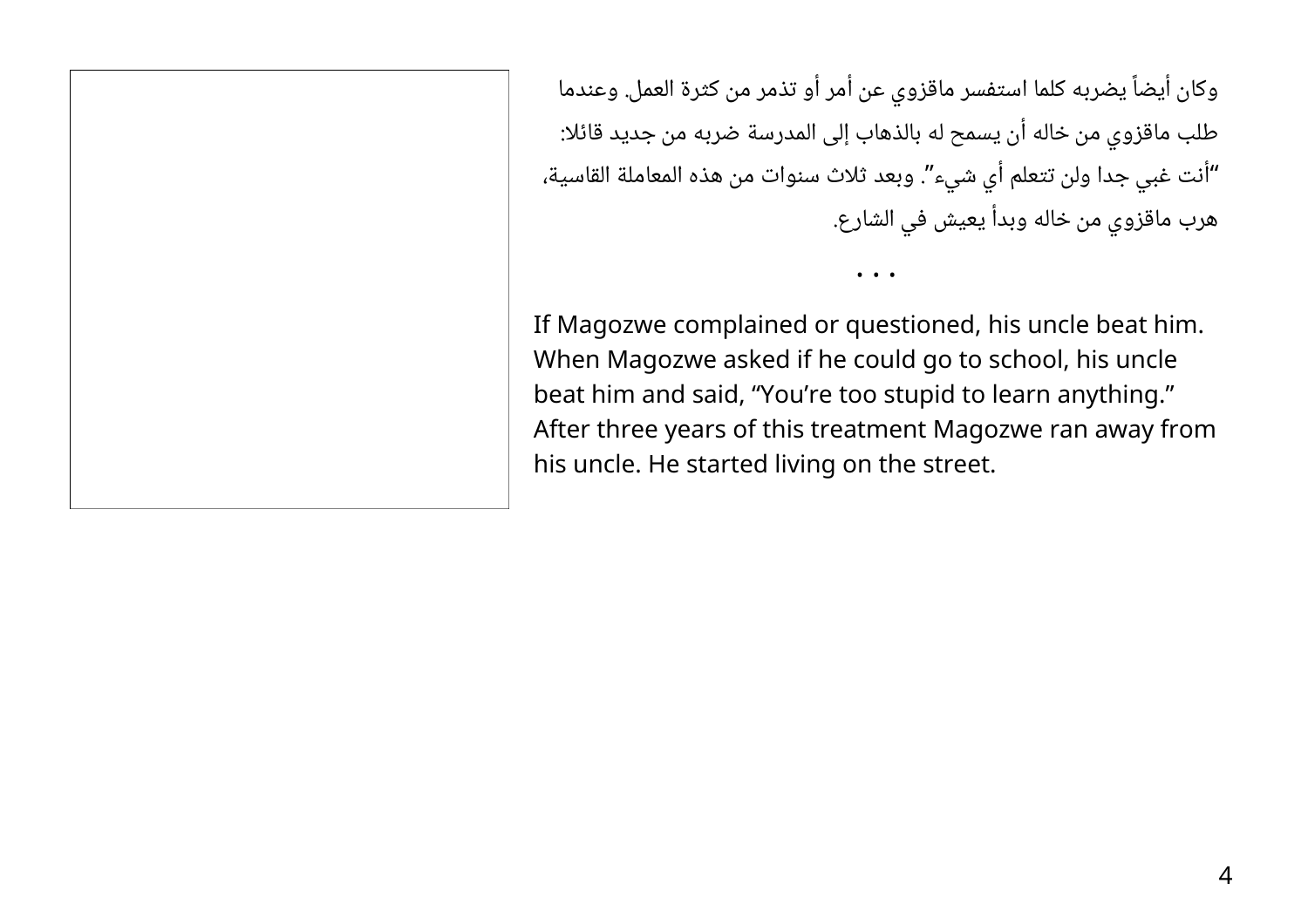كانت الحياة في الشارع صعبة وكان أغلب الأطفال يعانون يومياً من أجل لقمة العيش. فكانت الشرطة تلقي عليهم القبض أحياناً، وأحياناً أخرى كانوا يتعرضون للضرب. وكانوا إذا ما مرضوا لا يجدون من يقدم لهم يد المساعدة. كانت مجموعة الأطفال تعتمد على النزر القليل من المال الذي كانوا يحصلون عليه من التسول ومن بيع البلاستيك ومواد أخرى مما تقع إعادة تدويره. كانت الحياة تزداد صعوبة خاصة بسبب المعارك التي تحدث بين جماعات الأطفال المتنافسة من أجل السيطرة على أحياء المدينة.

Street life was difficult and most of the boys struggled daily just to get food. Sometimes they were arrested, sometimes they were beaten. When they were sick, there was no one to help. The group depended on the little money they got from begging, and from selling plastics and other recycling. Life was even more difficult because of fights with rival groups who wanted control of parts of the city.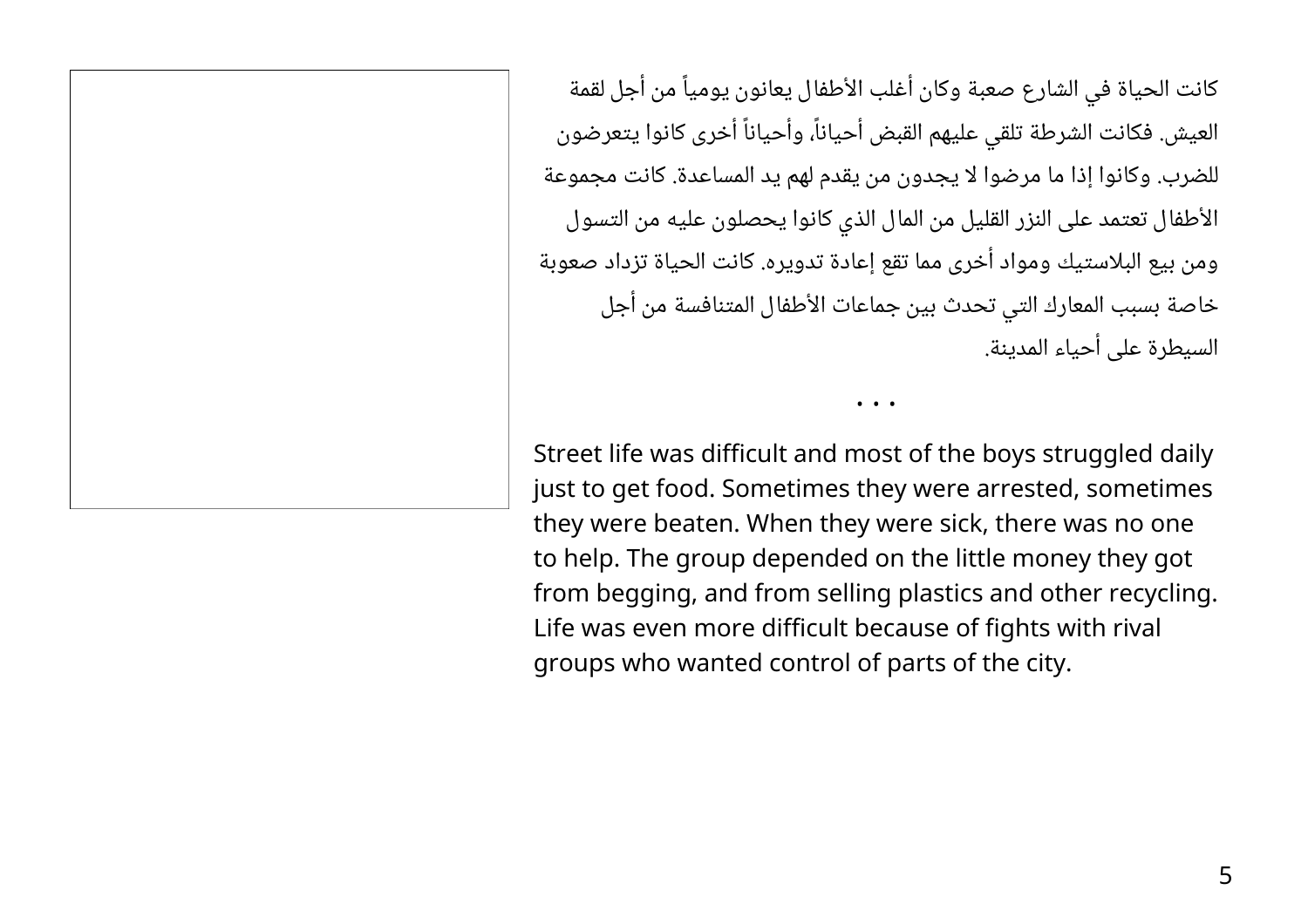وفي يوم من الأيام، بينما كان ماقزوي يبحث في صناديق القمامة عن شيء يأكله، إذ به يجد مجموعة قصص رثة ممزقة. قام ماقزوي بتنظيف القصص من الأوساخ ووضعها في جرابه. وكان كل يوم يخرج الكتاب من كيسه وينظر إلى الصور، إذ لم يكن ماقزوي يعرف قراءة الكلمات.

One day while Magozwe was looking through the dustbins, he found an old tattered storybook. He cleaned the dirt from it and put it in his sack. Every day after that he would take out the book and look at the pictures. He did not know how to read the words.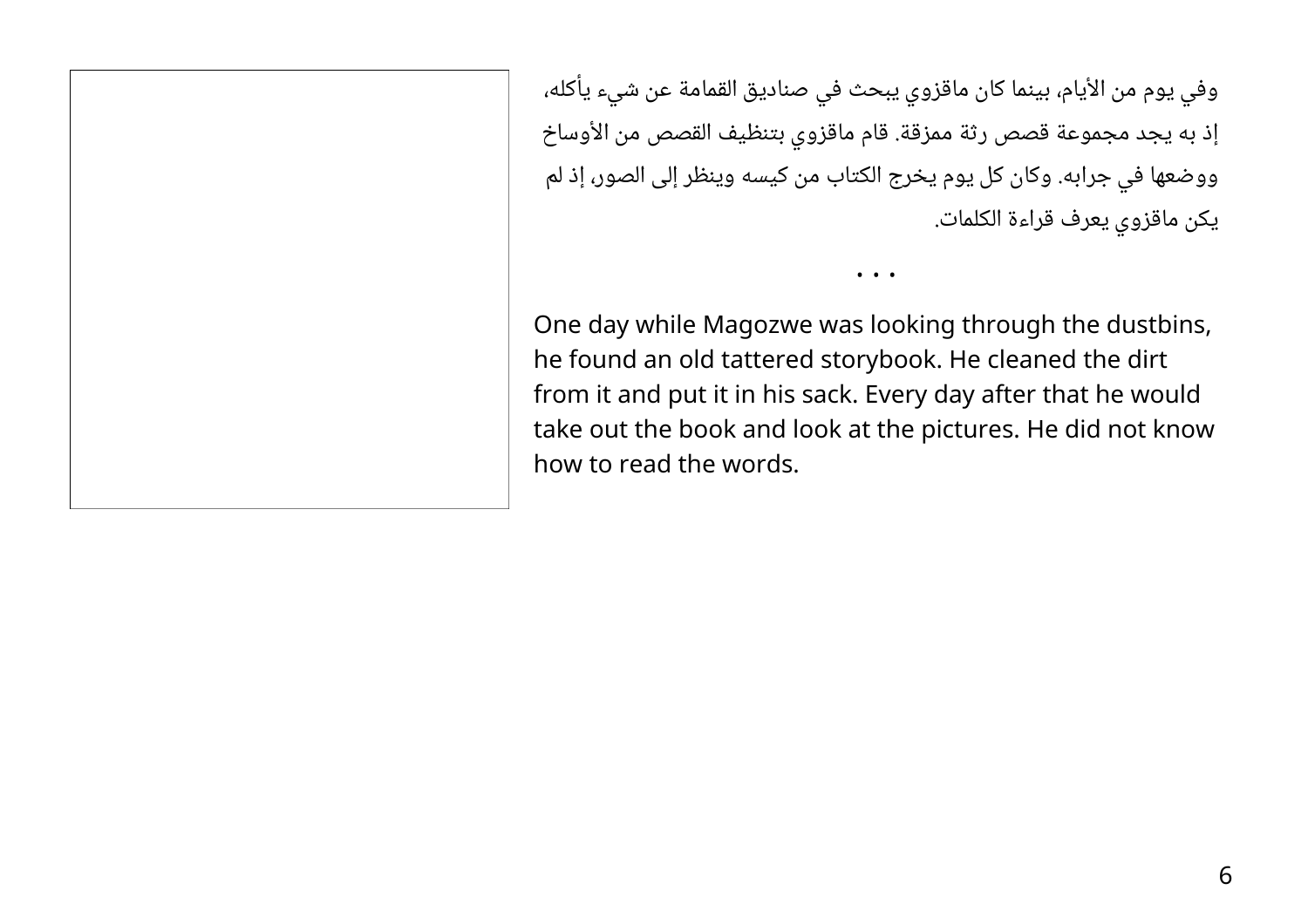كانت الصور تحكي قصة طفل نشأ ليكون طياراً. أصبح ماقزوي يمضي يومه حالماً بأن يكون طياراً، وكان من حين لآخر يرى نفسه مكان ذاك الولد الذي تصفه الصور.

• • •

The pictures told the story of a boy who grew up to be a pilot. Magozwe would daydream of being a pilot. Sometimes, he imagined that he was the boy in the story.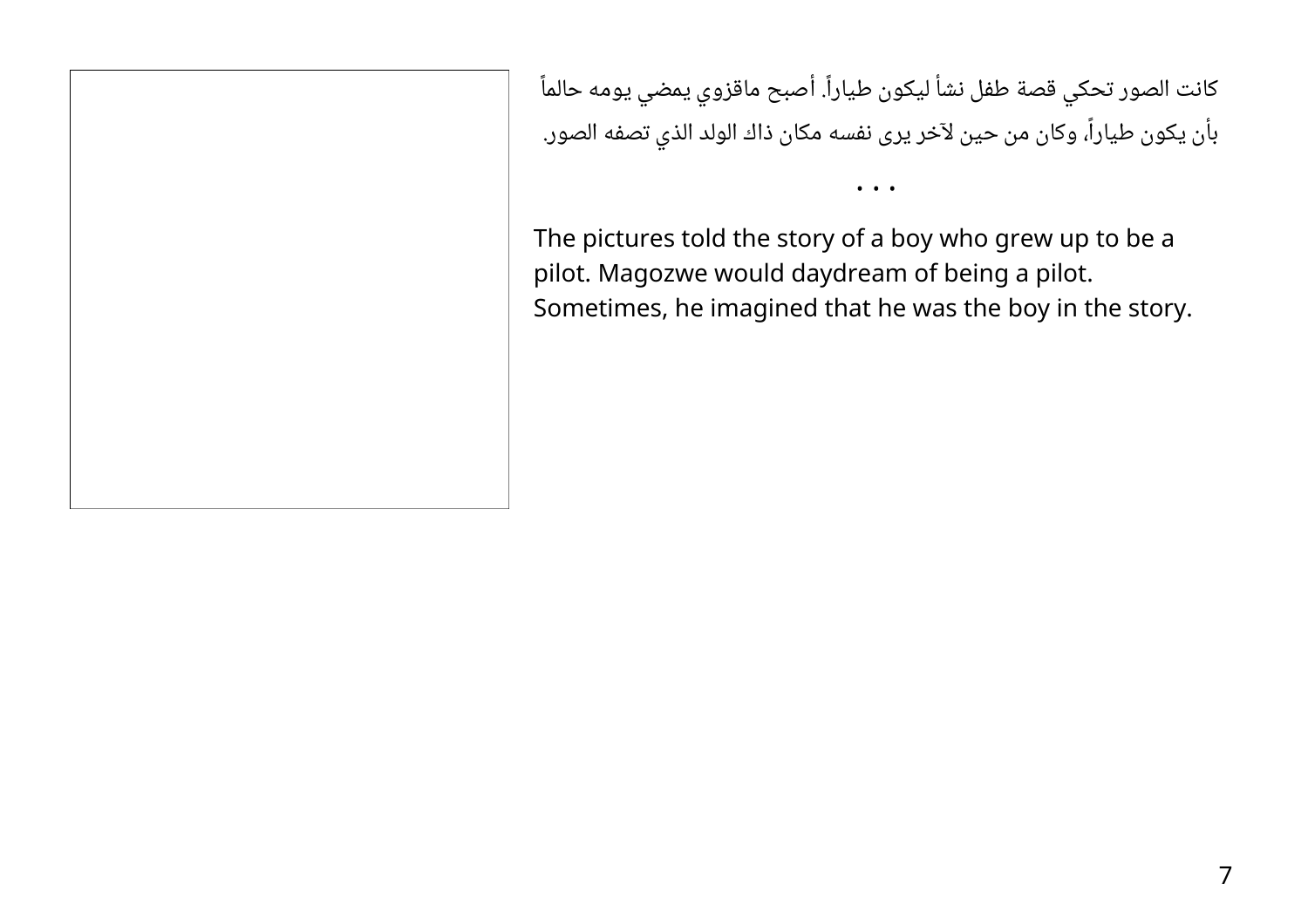كان الجو بارداً وكان ماقزوي يقف متسولاً في الطريق عندما تقدم إليه رجل قائلا: "أهلاً… أنا توماس. أعمل قريباً من هنا، في مكان يمكن أن تجد فيه شيئاً تأكله". وأشار بإصبعه إلى منزل أصفر ذي سقف أزرق، وسأل ماقزوي: "ألا ترغب في الذهاب إلى هناك لتناول بعض الطعام؟". نظر ماقزوي إلى الرجل ثم إلى المنزل وقال: "ربما" وانصرف بعيداً.

• • •

It was cold and Magozwe was standing on the road begging. A man walked up to him. "Hello, I'm Thomas. I work near here, at a place where you can get something to eat," said the man. He pointed to a yellow house with a blue roof. "I hope you will go there to get some food?" he asked. Magozwe looked at the man, and then at the house. "Maybe," he said, and walked away.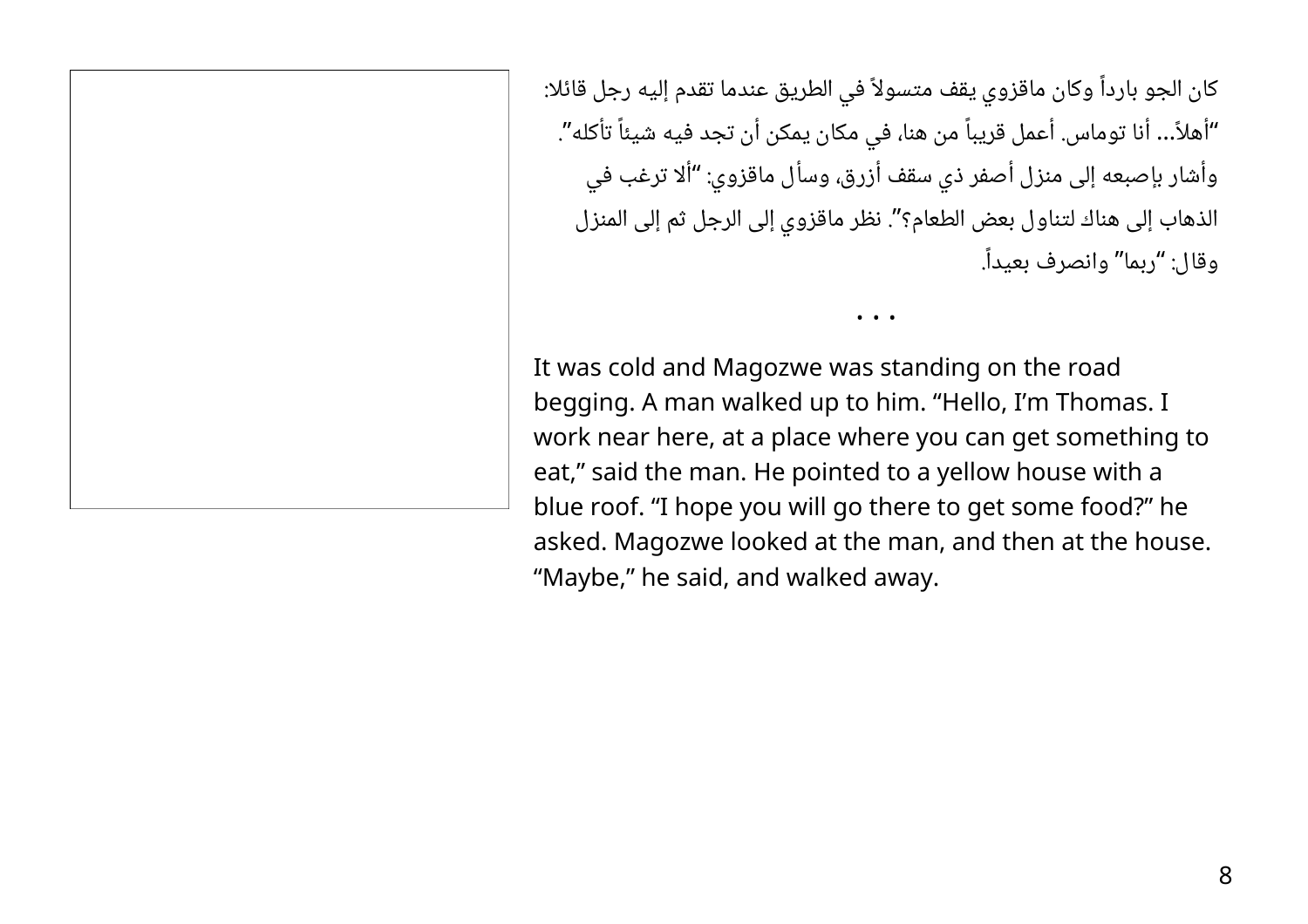توالت الأشهر بعد ذلك، وتعود الأولاد المشردون على رؤية توماس يرتاد المكان الذي يتواجدون فيه. كان يحب الحديث إلى الناس، وخاصة من كانوا يعيشون في الشوارع. كان يستمع إلى قصص حياتهم. وكان جدياً، صبوراً، ولم يكن قاسياً أبداً ولا قليل الاحترام لهم. بدأ بعض الصبيان يترددون على المنزل ذي اللونين الأصفر والأزرق للحصول على ما يسد رمقهم عند منتصف النهار.

Over the months that followed, the homeless boys got used to seeing Thomas around. He liked to talk to people, especially people living on the streets. Thomas listened to the stories of people's lives. He was serious and patient, never rude or disrespectful. Some of the boys started going to the yellow and blue house to get food at midday.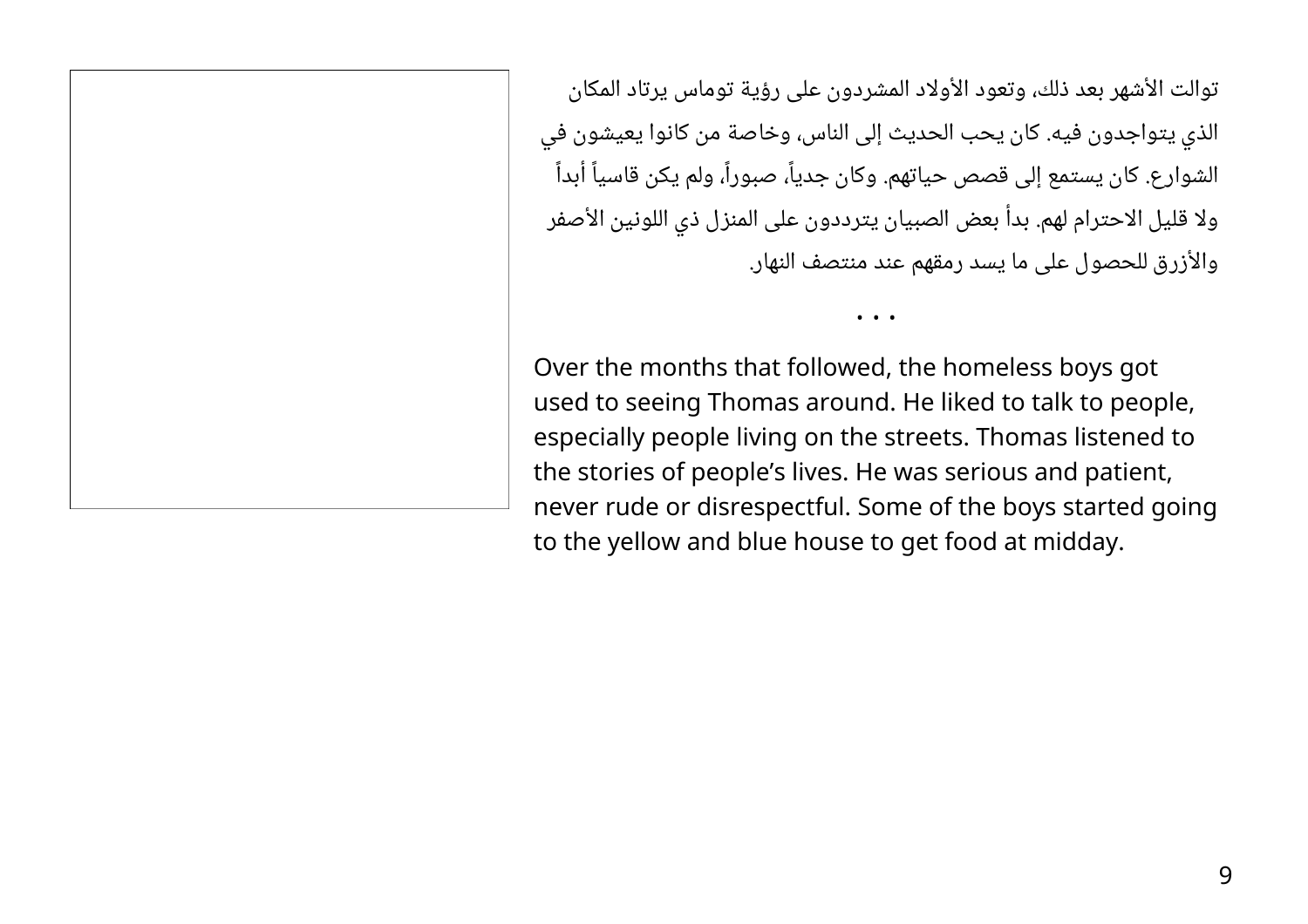كان ماقزوي يوما ما جالساً على الرصيف يتأمل كتاب الصور عندما جلس توماس لجانبه وسأله: "عما تحكي هذه القصة؟". أجاب ماقزوي: "عن ولد أصبح طياراً". قال توماس: "ما اسم هذا الولد؟" أجاب ماقزوي بهدوء: "لا أعرف. لا أستطيع القراءة".

• • •

Magozwe was sitting on the pavement looking at his picture book when Thomas sat down next to him. "What is the story about?" asked Thomas. "It's about a boy who becomes a pilot," replied Magozwe. "What's the boy's name?" asked Thomas. "I don't know, I can't read," said Magozwe quietly.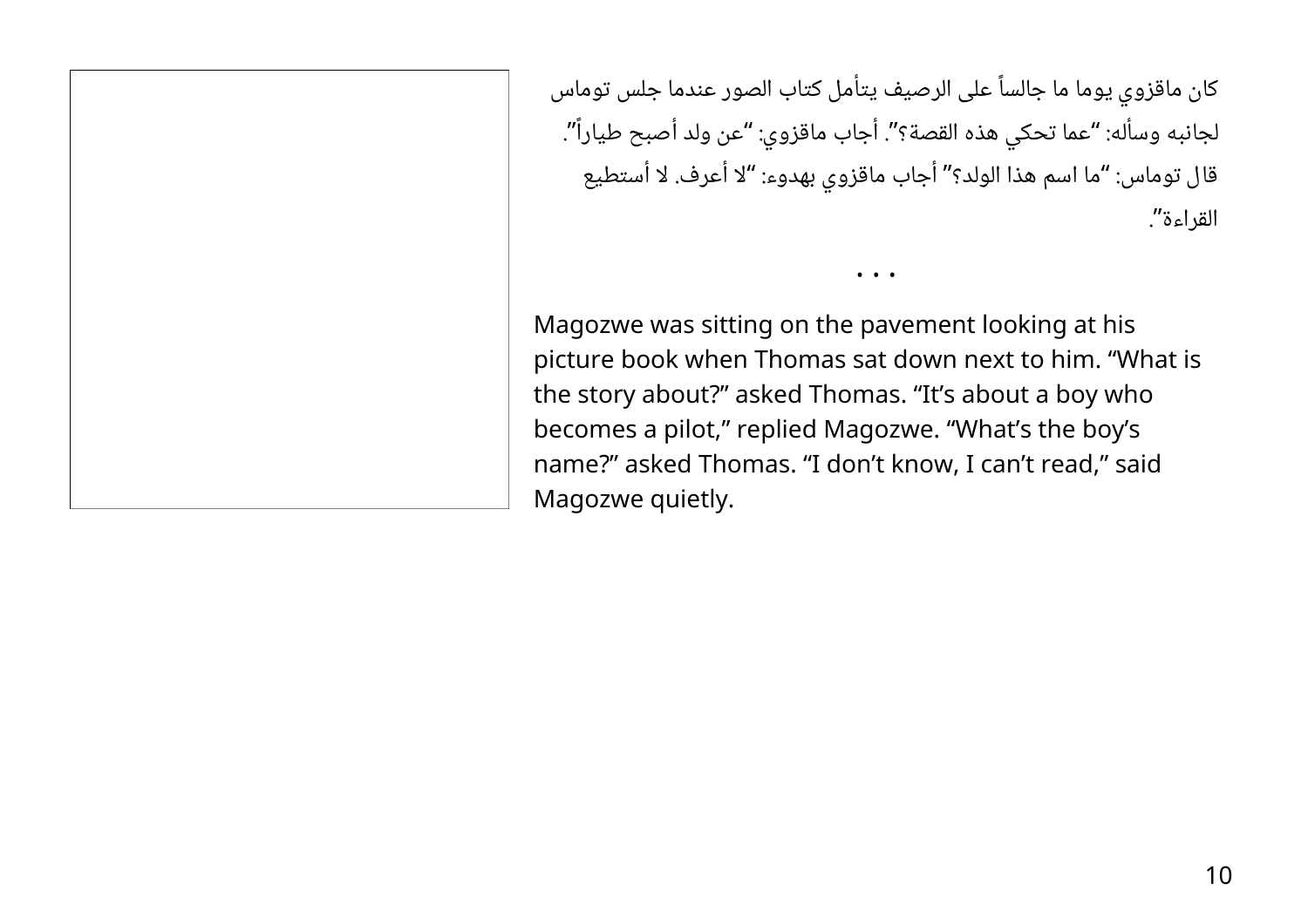عندما تقابلا، بدأ ماقزوي يسرد قصته على توماس، قصته مع خاله وكيف هرب منه. لم يتكلم توماس كثيرا، ولم يُمْلِ على ماقزوي ما يجب عليه فعله، لكنه كان يصغي إليه بانتباه طوال الوقت. وكانا أحياناً يواصلان حديثهما بينما يتناولان الطعام في المنزل ذي السقف الأزرق.

When they met, Magozwe began to tell his own story to Thomas. It was the story of his uncle and why he ran away. Thomas didn't talk a lot, and he didn't tell Magozwe what to do, but he always listened carefully. Sometimes they would talk while they ate at the house with the blue roof.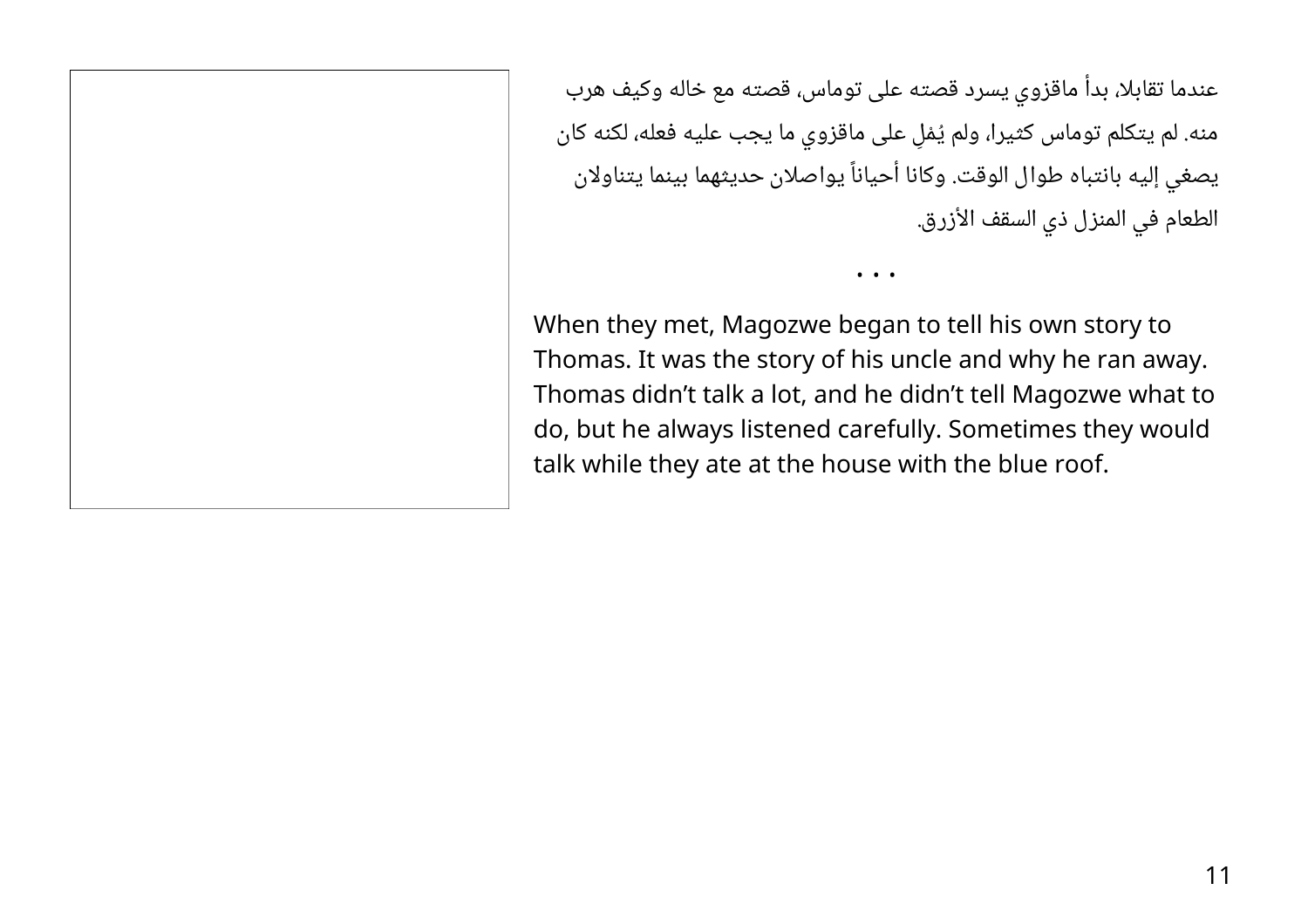وبحلول عيد ميلاد ماقزوي العاشر، أهداه توماس قصًة جديد ًة. كانت القصة تحكي عن ولد نشأ في قرية ليصبح بعد ذلك لاعب كرة قدم مشهور. قرأ توماس القصة مرات عديدة لماقزوي، ثم قال له في أحد الأيام: "أظن أن الوقت قد حان لتذهب إلى المدرسة وتتعلم القراءة، ما رأيك؟" وأوضح له بأنه يعرف مكانا يمكن لأطفال الشوارع أن يقيموا فيه ويرتادوا المدرسة.

Around Magozwe's tenth birthday, Thomas gave him a new storybook. It was a story about a village boy who grew up to be a famous soccer player. Thomas read that story to Magozwe many times, until one day he said, "I think it's time you went to school and learned to read. What do you think?" Thomas explained that he knew of a place where children could stay, and go to school.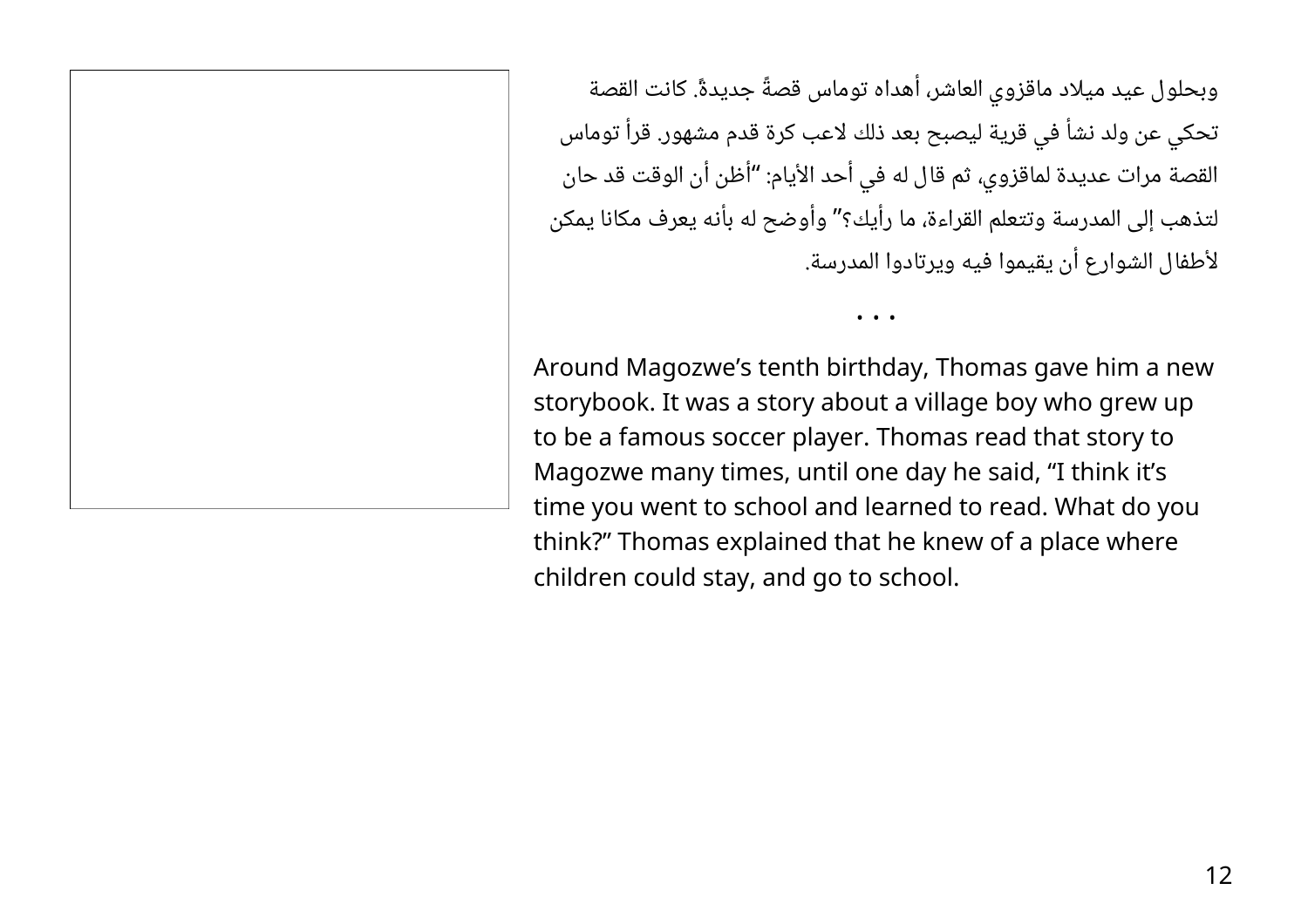فكر ماقزوي في هذا المكان الجديد وفي الذهاب إلى المدرسة وتساءل: "ماذا لو كان خاله على حق حينما نعته بالغبي؟ لن يستطيع تعلم أي شيء عند ذلك. ماذا لو قاموا بضربه في ذاك المكان الجديد؟" شعر ماقزوي بالخوف وقال محدثا نفسه: "قد يكون من الأفضل لي مواصلة العيش في الشارع".

Magozwe thought about this new place, and about going to school. What if his uncle was right and he was too stupid to learn anything? What if they beat him at this new place? He was afraid. "Maybe it is better to stay living on the street," he thought.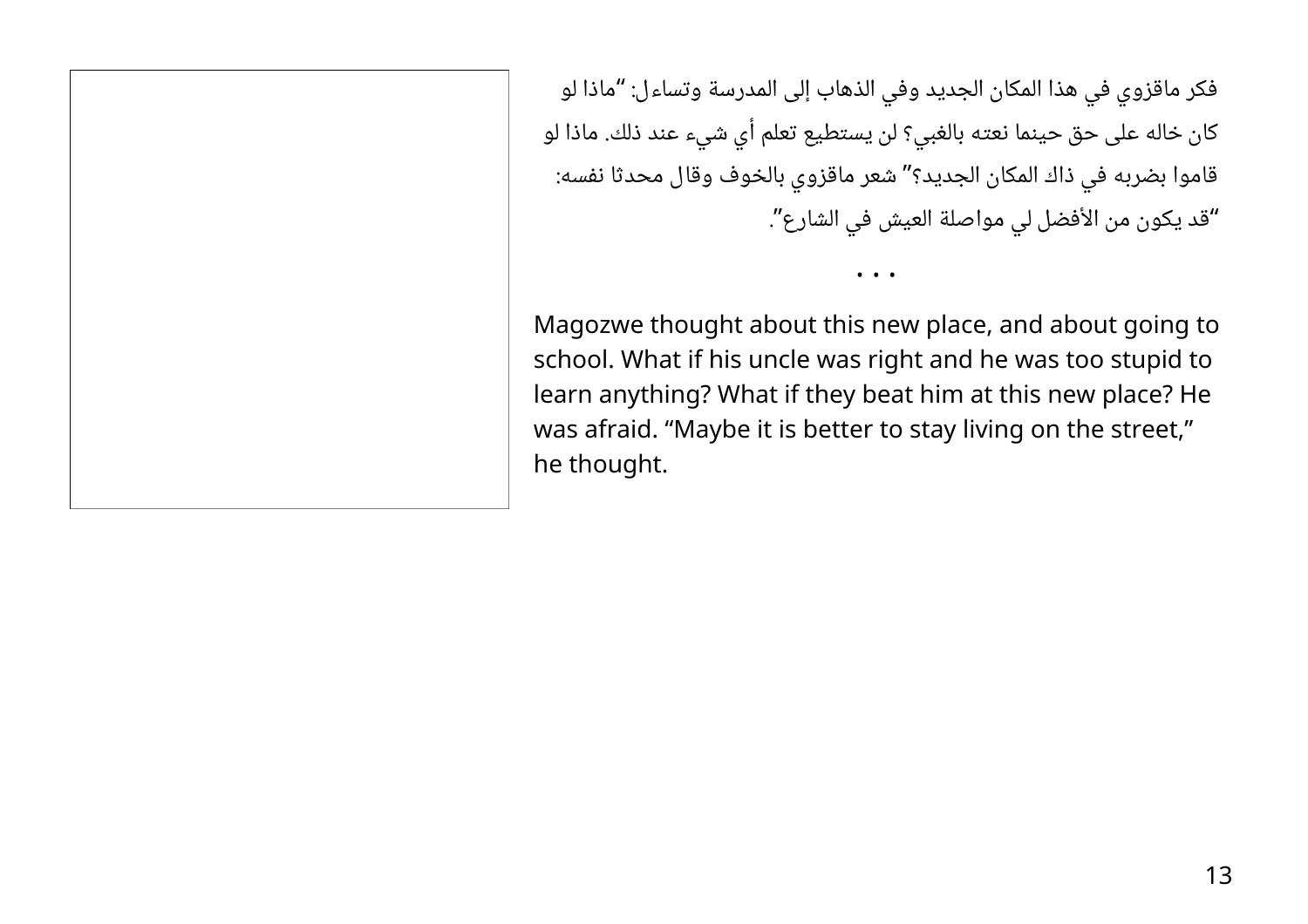أعلم ماقزوي توماس بمخاوفه. وبمرور الوقت طمأن توماس الصبي بأن الحياة قد تكون أفضل في المكان الجديد.

He shared his fears with Thomas. Over time the man reassured the boy that life could be better at the new place.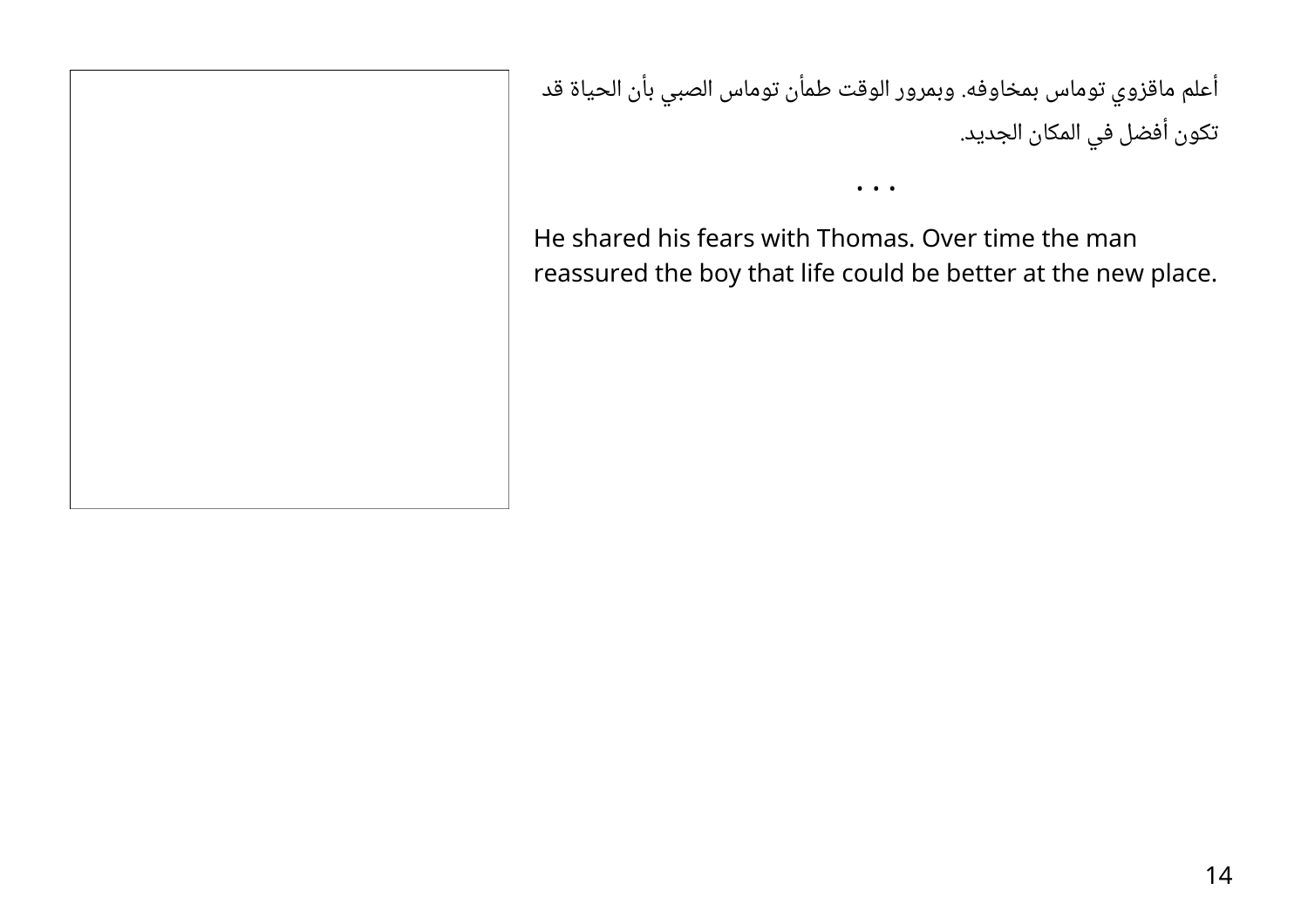لذا انتقل ماقزوي للعيش بغرفة في منزل ذي سقف أخضر. تقاسم الغرفة مع صبيين آخرين. كان المنزل يضم عشرة أولاد إلى جانب العمة سيسي وزوجها وثلاثة كلاب وقطة وعنزة عجوز.

And so Magozwe moved into a room in a house with a green roof. He shared the room with two other boys. Altogether there were ten children living at that house. Along with Auntie Cissy and her husband, three dogs, a cat, and an old goat.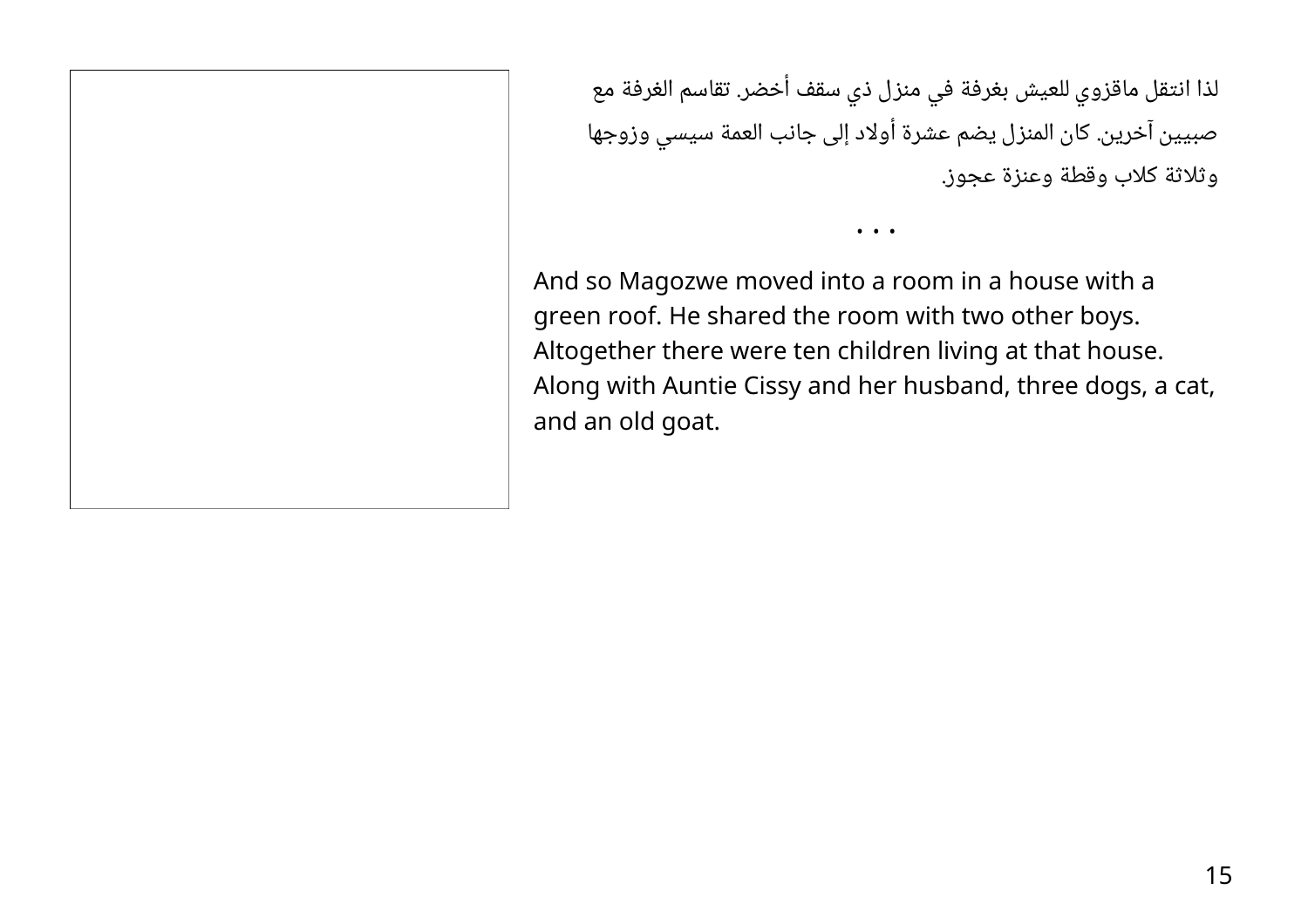بدأ ماقزوي الدراسة. كانت صعبة في البدء، وكان عليه أن يعمل جاهداً لتدارك ضعفه. مرت عليه لحظات يأس أراد فيها أن يغادر المكان لكنه كان في كل مرة يتذكر قائد الطائرة ولاعب كرة القدم اللذين تحكي عنهما القصص، وعقد العزم على ألا يغادر المدرسة وأن يواصل تعليمه.

Magozwe started school and it was difficult. He had a lot to catch up. Sometimes he wanted to give up. But he thought about the pilot and the soccer player in the storybooks. Like them, he did not give up.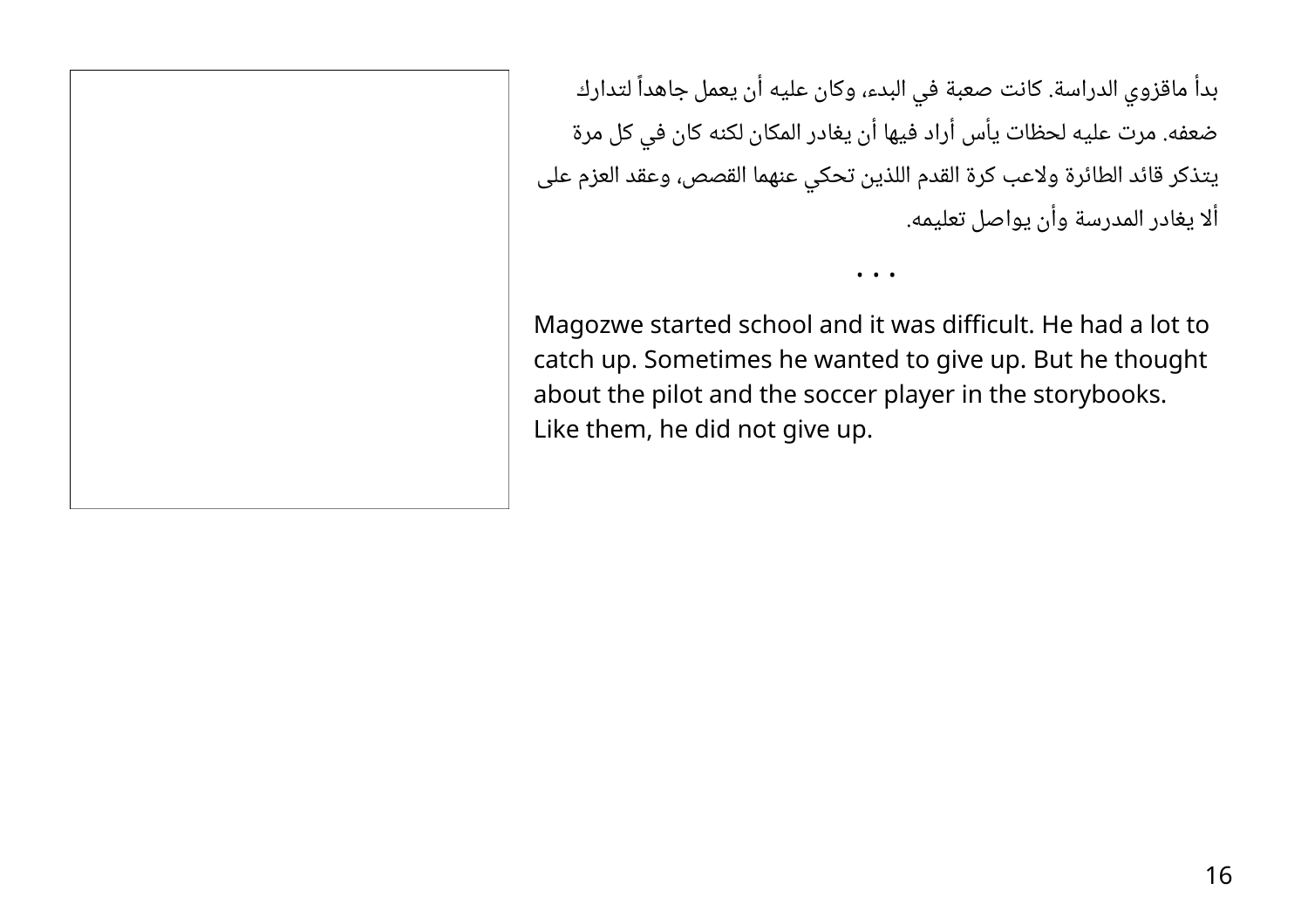وفي يوم من الأيام، كان ماقزوي جالسا في فناء المنزل ذي السقف الأخضر يقرأ قصة من المدرسة عندما أقبل توماس وجلس لجانبه سائلا: "عما تتحدث القصة؟" رد ماقزوي قائلا: "إنها تحكي عن صبي أصبح مدرسا" سأل توماس: "ما اسم هذا الصبي؟" أجاب ماقروي مبتسما: "اسمه ماقزوي".

• • •

Magozwe was sitting in the yard at the house with the green roof, reading a storybook from school. Thomas came up and sat next to him. "What is the story about?" asked Thomas. "It's about a boy who becomes a teacher," replied Magozwe. "What's the boy's name?" asked Thomas. "His name is Magozwe," said Magozwe with a smile.